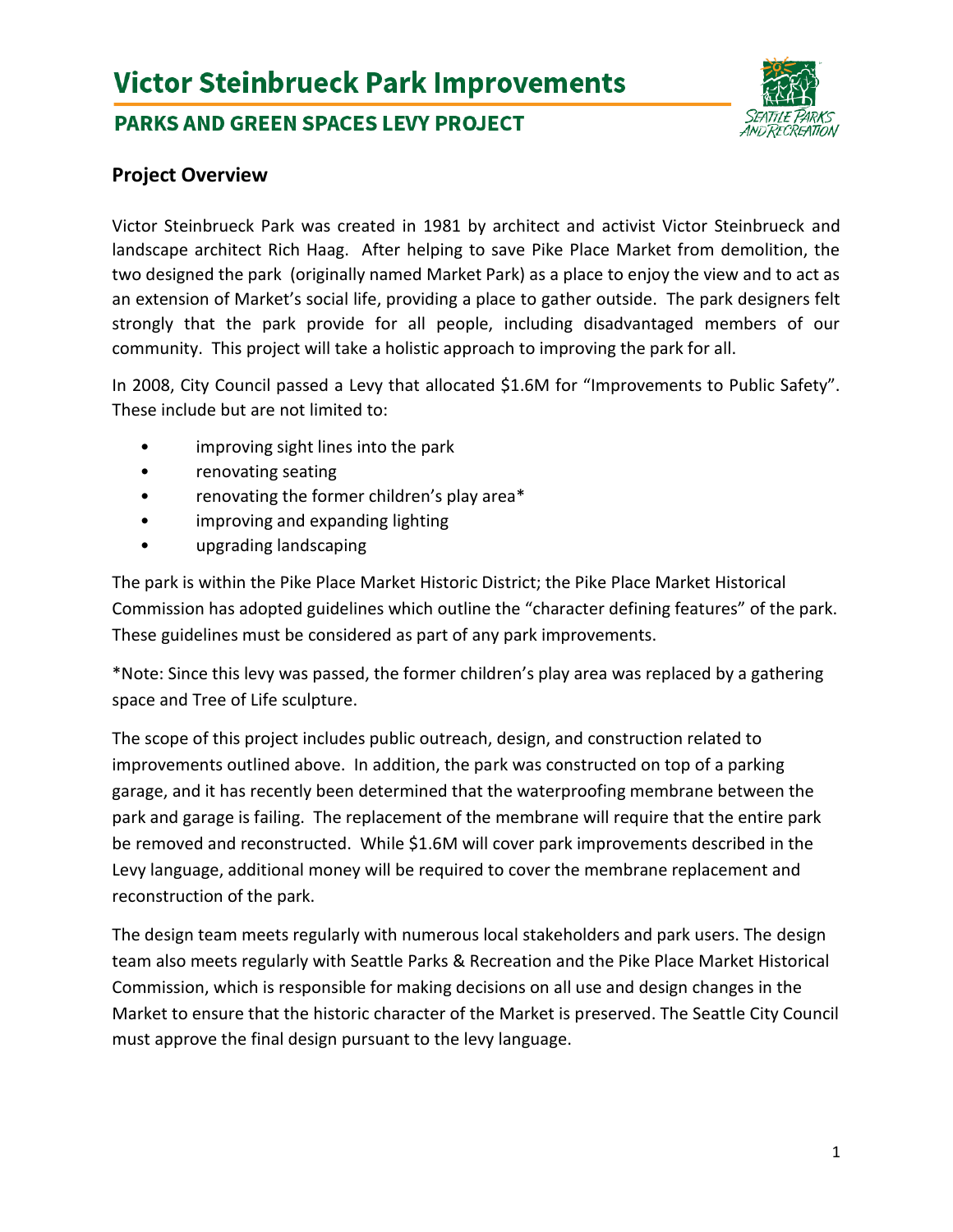Public outreach includes three open houses, the first of which occurred on May 17, 2016 and the second of which occurred on Oct. 4, 2016. The design team may also hold on-site events to solicit input from park users.

We are in the early stages of what is expected to be a multi-year design and construction process.

# **October 2016 Public Meeting Summary**

Seattle Parks and Recreation hosted a public meeting at Waterfront Space on October 4, 2016. The purpose of the October 2016 public meeting was to inform stakeholders and the general public about:

- What the design team heard during the May 2016 public meetings
- Ways the project team has engaged with stakeholders since May
- How the park improvements design has progressed

The design team also asked for feedback on design options for:

- A play or children's area at the north end of the park, and
- The "south room" and its connection to the adjacent MarketFront public space.

Doors to the public meeting opened at 6 p.m. and staff were available to answer questions until 7:30 p.m. The meeting began with a presentation from the design team, followed by an opportunity for participants to read informational boards and provide feedback or comment. More than 40 people signed in at the public meeting.

#### **Online Open House**

The in-person event was accompanied by an online open house, which included the same information as the public meeting and was available 24 hours a day, seven days a week, from September 30 through October 18, 2016. The online open house provided an opportunity for stakeholders to stay engaged, in case they were unable to participate at the in-person public meeting.

Throughout the time the online open house was live 265 unique users visited the site.

## **Outreach and Notification**

The project advertised the public meeting and online open house using several methods of communications, including:

- Emails to the Seattle Parks and Recreation project listserv: participants in previous meetings, City Council, Market organizations, and other interested parties.
- Approximately 3,500 postcards mailed to residents and businesses within a three block radius.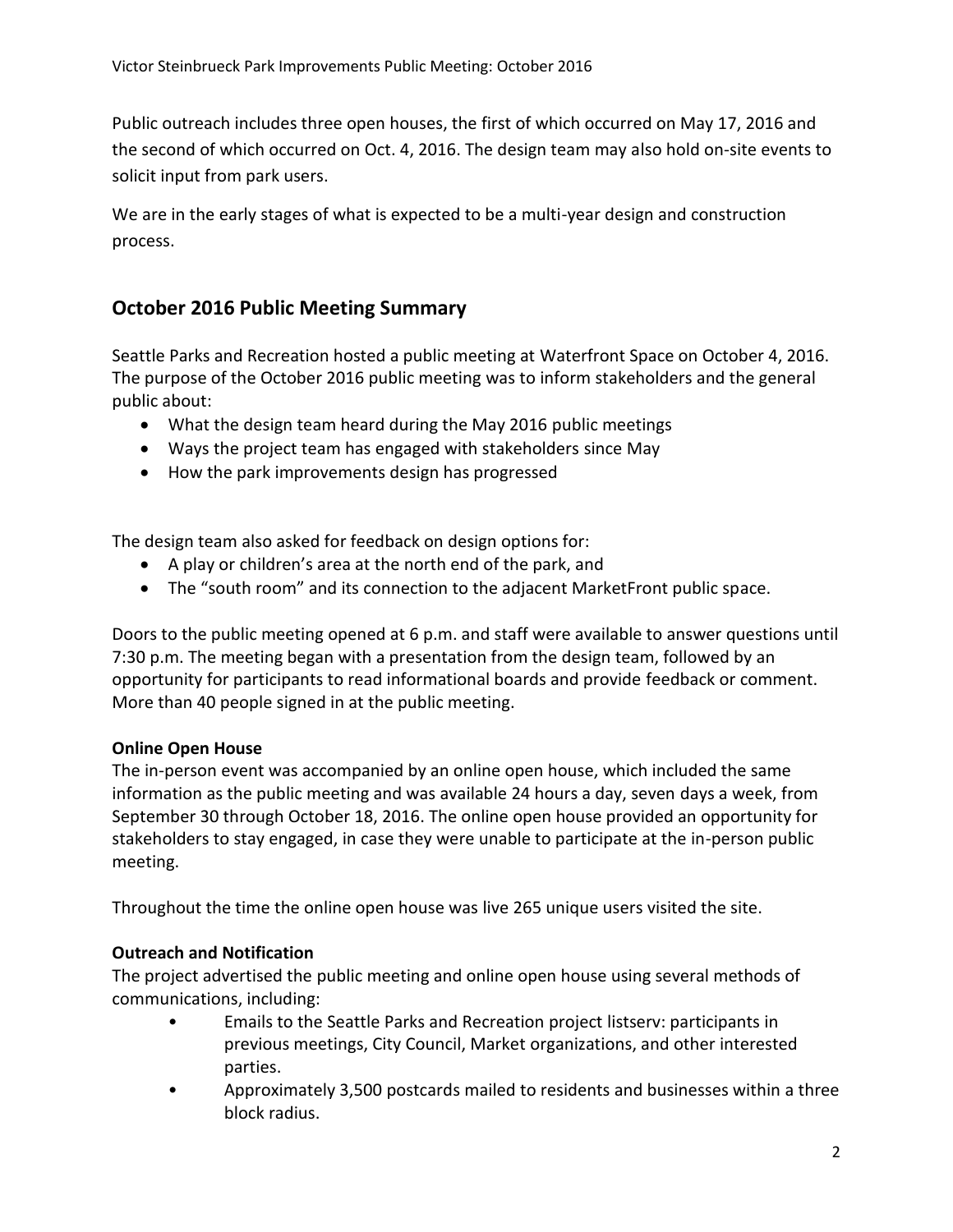- Facebook and Twitter posts by Seattle Parks and Recreation.
- Announcement on Seattle Parks and Recreation project website.
- Flyers distributed to businesses in and around Pike Place Market.

### **Feedback Received**

The following is a summary of perspectives shared during Public and Online Open Houses.

#### General

- Everyone should feel welcome in the park.
- The park's renovation and management should improve safety and discourage illegal activities.
- The lack of restrooms in the park is a problem. It is unfortunate that the scope of the renovation does not address this issue.
- Some aspects of the original design are unsuccessful. Preserving them in the renovation limits the potential to improve the park.

#### Play / Children

- The renovation should improve the park for kids and families.
- Downtown needs more places for kids to play.
- The future Overlook Walk will provide better playground opportunities than Victor Steinbrueck Park
- The north end of the park is not well used as other parts of the park are.
- Keep it simple. Don't add new features to the park.
- The Tree of Life is a significant part of the park and must be respected.
- A play area is not necessary.
- A dedicated place for children is not right for this park.
- This park is too gritty for a children's area.

#### Native American Cultural Elements

- The existing "totem poles" are not authentic and do not represent local Native culture.
- The park should honor both local tribes and the many tribes represented by the city's urban native population. It should be welcoming to all.
- Native American art and design should be integrated throughout the park.
- Use a contemporary approach to celebrating Native American culture, with authentic respect.

#### Furnishings

- Fixed benches and tables promote camping in the park.
- The existing furnishings are not comfortable.
- More options are good.
- Flexible seating for different sizes of groups or one person makes the park more comfortable.
- A shelf/counter at the guardrail overlooking the view will be well used.
- Movable tables and chairs will be successful in the park.